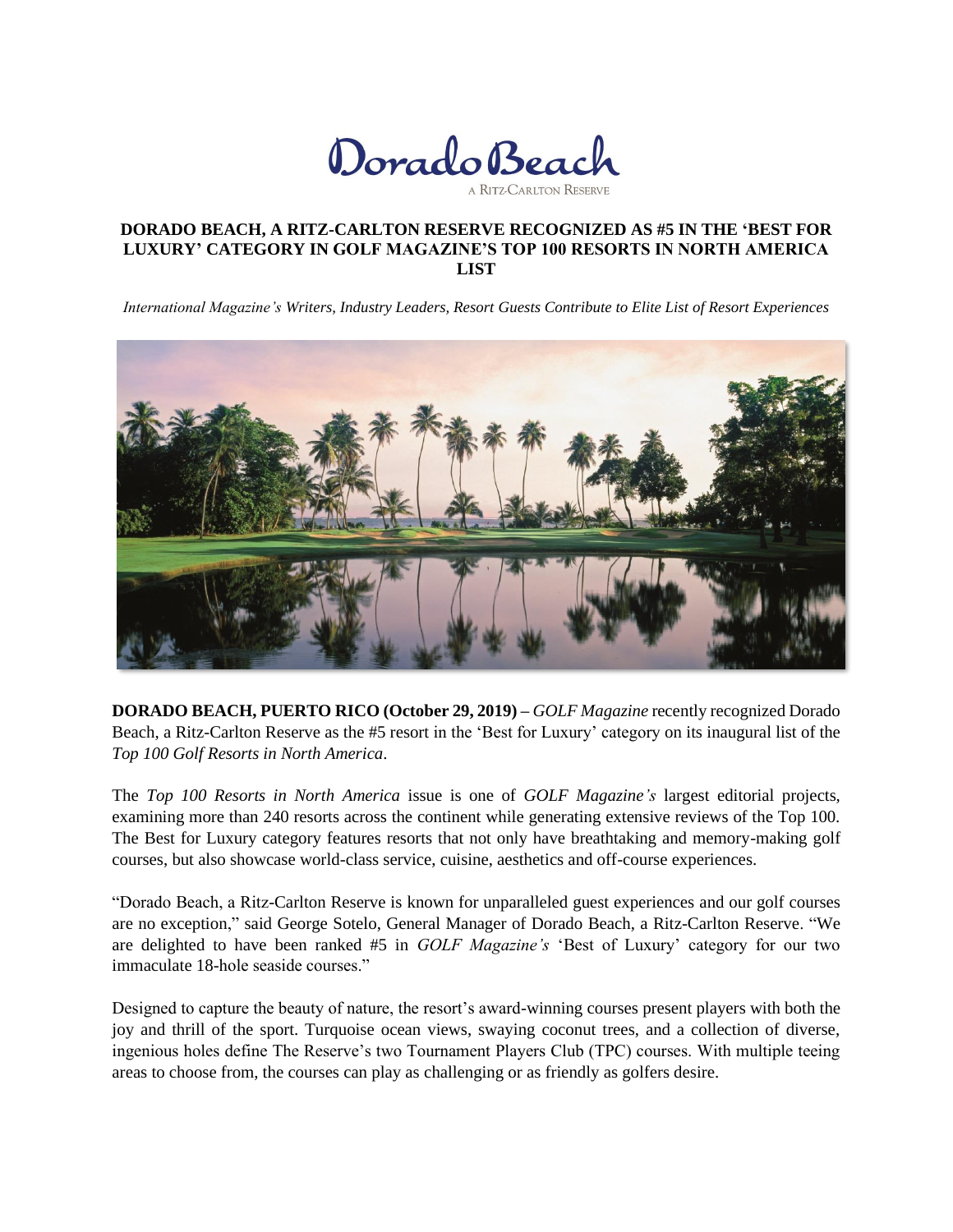The East Course at Dorado Beach, a Ritz-Carlton Reserve was authored by Robert Trent Jones Sr., the iconic golf architect whose work ushered in the modern era of golf designs. It was later revitalized by his son, the equally esteemed Robert Trent Jones Jr. In preserving its history, Jones Jr. maintained the tree trunks, which bear the marks of golf balls that went astray, and has named each hole after the trees that surround it. In this restoration, Jones Jr. brought back the ocean views and used native sand to contour the bunkers. The 18-hole course stretches to more than 7,200 yards from the rear tees and is approximately 6,000 yards from the forward tees.

Diverse yet complementary, the resort's Sugarcane Course features larger fairways and greens, and requires that players navigate forced carries and deep bunkers. Rivers and lakes on the back nine offer a fresh perspective.

Although the high quality of golf courses is integral to *GOLF's* ranking, the new Top 100 Resorts compilation considers the complete stay-and-play experience in its evaluation. This comprehensive list took form through combining input from *GOLF'*s in-house team of travel and editorial experts, resort industry veterans, as well as thousands of golfers via an online poll.

"Our goal for creating this list was to inspire everyone who loves golf to explore more of the amazing golf destinations that exist in North America," said David DeNunzio, Editor-In-Chief of *GOLF*. "Your best golf adventures, the ones that you'll always remember, usually come through experiencing all that great resorts like these have to offer."

*GOLF's* complete ranking of the *Top 100 Resorts in North America* can be found online at: <https://www.golf.com/travel/2019/09/09/golf-best-top-resorts-north-america-complete-list-ranking/> More information and bookings for Dorado Beach, a Ritz-Carlton Reserve can be made via [www.doradobeachreserve.com,](http://www.doradobeachreserve.com/) by phone at +1 (787) 626-1100, or by contacting one's preferred travel professional.

#### **###**

# **About Dorado Beach, a Ritz-Carlton Reserve**

Dorado Beach is a sanctuary of magnificence and tranquility, tucked away on Puerto Rico's Atlantic coast. Situated on 1,400 acres of the former Laurance Rockefeller estate, Dorado Beach, a Ritz-Carlton Reserve is an intimate refuge offering a true sense of barefoot elegance. Created as an open-air enclave infused with references to the surrounding natural landscape and diverse culture, Dorado Beach is a true luxury sanctuary designed to allure the world's most discerning travelers through a bevy of one-of-a-kind lifestyle activities. Guests can also unwind at the award-winning Spa Botánico, a five-acre spa sanctuary built on a pineapple field that blends Puerto Rican ingredients and soothing indigenous traditions to impart a holistic sense of well-being.<http://www.ritzcarlton.com/en/hotels/puerto-rico/dorado-beach>

# **About** *GOLF Magazine* **and GOLF.com**

Celebrating its 60th anniversary in 2019, *GOLF* – including *GOLF Magazine, GOLF.com*, and associated digital, video and social media platforms – is the premier media brand for all things golf. *GOLF* Magazine reaches an audience of 4.2 million people, while more than 6 million people engage with the brand across our *GOLF.com* and *GOLF* social channels. *GOLF's* celebrated franchise includes the *GOLF* Top 100 Courses (including World and U.S. editions); *GOLF's* Top 100 Courses You Can Play; *GOLF's* Top 100 Teachers in America; the *GOLF* Fix Finder app; and *GOLF* Films productions. With innovative content covering equipment, instruction, travel and lifestyle, GOLF is the definitive voice of the sport on and off the course, dedicated to enhancing every golfer's enjoyment of the game. <https://www.golf.com/>